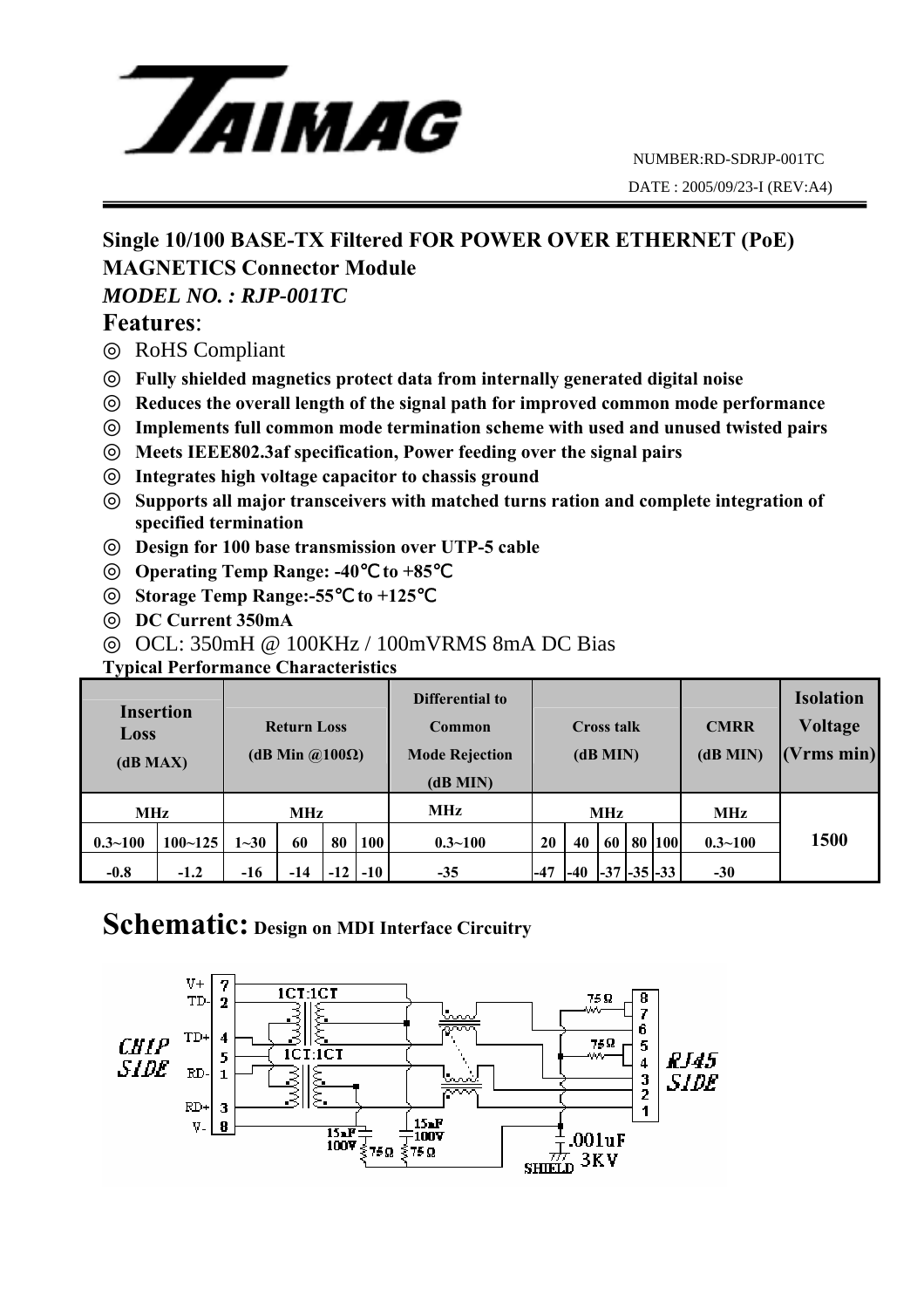

**Dimension:** mm TOLERANCE: ±0.15 (unless otherwise specified)







RECOMMENDED P.C.B LAYOUT COMPONENT SIDE OF BOARD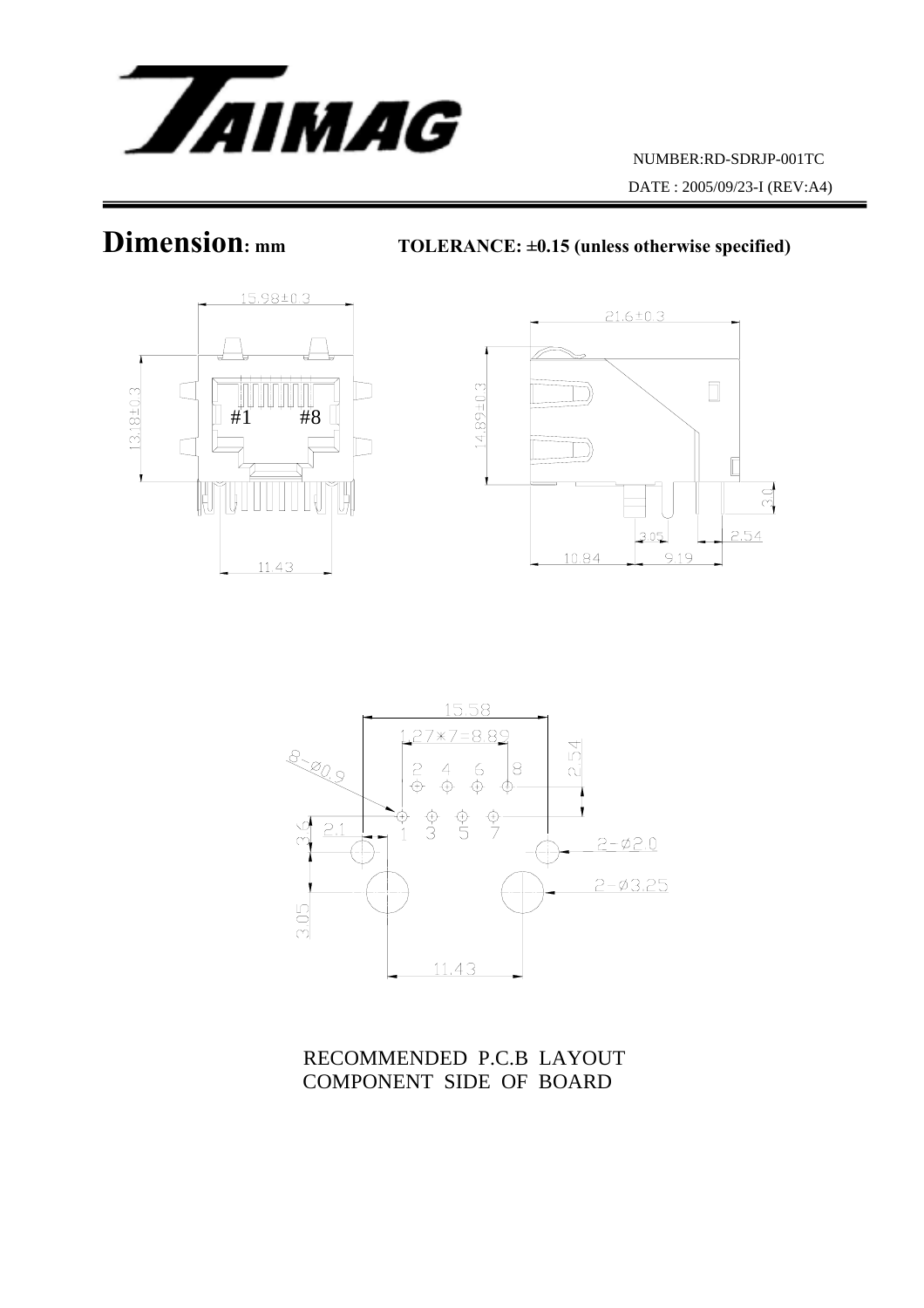

# **Ordering Information**



# **Requirements**:

#### **1. Design and Construction**

 **Product shall be of design, construction and physical dimensions specified on applicable product drawing.** 

## **2. Materials and Finish**

- **A. Contact:** 
	- **RJ Contact : Phosphor Bronze, Thickness=0.30mm** 
		- **Finish : (a) Contact Area : 30µ"min. Gold over 50u"min.Nickel**
	- **RJ Joint Contact : Brass, Thickness=0.4mm Finish : 80µ"min. Sn over 50u"min.Nickel**

#### **B. Plastic Part :**

- **(1) Set Housing : Thermoplastic, PBT, Black UL FILE NO. : E107536 Manufacturer : SHIKONG SYNTHETIC FIBERS CORP. Grade : E202G30BK Flame Class : UL 94V-0**
- **(2) Insert : Thermoplastic, PBT, Black UL FILE NO. : E107536 Manufacturer : SHIKONG SYNTHETIC FIBERS CORP. Grade : E202G30BK Flame Class : UL 94V-0**
- **(3) Spacer : Thermoplastic, PBT, Black UL FILE NO. : E107536 Manufacturer : SHIKONG SYNTHETIC FIBERS CORP. Grade : E202G30BK Flame Class : UL 94V-0**